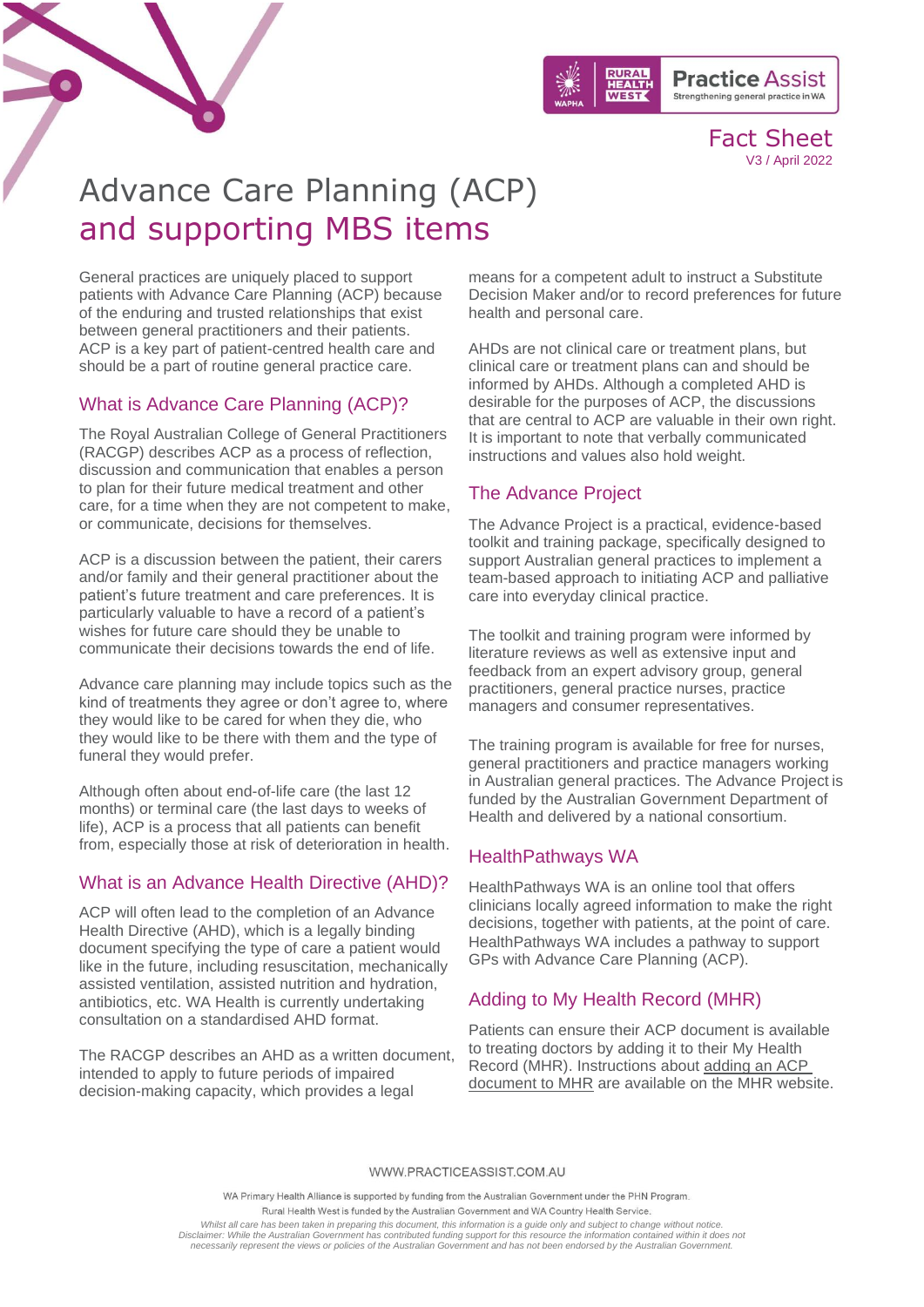



### Fact Sheet V3 / April 2022

### MBS items that may support ACP

There are no MBS items specifically for ACP, however For further information about ACP visit the links below: there are MBS items that may support ACP in general practice, which are outlined on the following pages.

## Further information

- 
- [RACGP Advance Care Planning](https://www.racgp.org.au/running-a-practice/practice-resources/practice-tools/advance-care-planning)
- **[The Advance Project](https://www.theadvanceproject.com.au/tabid/5203/Default.aspx)**
- [HealthPathways WA](https://wa.communityhealthpathways.org/LoginFiles/Logon.aspx?autologon=0)
- **[MBS Online](http://www.mbsonline.gov.au/internet/mbsonline/publishing.nsf/Content/Home)**

## MBS items to support Advance Care Planning

### GP Management Plans and Team Care Arrangements

- There are three MBS items available for the preparation, coordination or review of a GP Management Plan or Team Care Arrangement.
- These item numbers provide funding for GPs to develop and review a chronic disease management plan for patients with one or more chronic diseases. The initiation of ACP and/or palliative and supportive care needs assessment, if indicated for the patient, could be incorporated into the planning and review processes.
- These items are available to patients in the community and private in-patients of a hospital being discharged from hospital.
- For more information about GP Management Plans and Team Care Arrangements, visit [MBS Online.](http://www9.health.gov.au/mbs/fullDisplay.cfm?type=note&q=AN.0.47&qt=noteID&criteria=721)

| Item number | Description and recommended frequency                                                                         |
|-------------|---------------------------------------------------------------------------------------------------------------|
| 721         | Preparation of a GP Management Plan, once every 12 months                                                     |
| 723         | Coordination of Team Care Arrangements, once every 12 months                                                  |
| 732         | Review of a GP Management Plan or coordination of a review of a Team Care<br>Arrangement, once every 3 months |

### GP consultation items

- There are four time-based health assessment items available for standard consultations.
- Level B-D GP consultation item numbers may be used to fund consultations involving the initiation of ACP and/or palliative and supportive care assessments. The number and length of consultations required will depend on the complexity of the patient's needs.
- For more information about standard GP consultation items, visit [MBS Online.](http://www9.health.gov.au/mbs/fullDisplay.cfm?type=item&qt=ItemID&q=36)

| Item number | Description and recommended frequency                 |
|-------------|-------------------------------------------------------|
| -23         | Professional attendance by a GP, less than 20 minutes |
| 36          | Professional attendance by a GP, at least 20 minutes  |
| -44         | Professional attendance by a GP, at least 40 minutes  |

#### WWW.PRACTICEASSIST.COM.AU

WA Primary Health Alliance is supported by funding from the Australian Government under the PHN Program.

Rural Health West is funded by the Australian Government and WA Country Health Service

Whilst all care has been taken in preparing this document, this information is a guide only and subject to change without notice.<br>Disclaimer: While the Australian Government has contributed funding support for this resourc *necessarily represent the views or policies of the Australian Government and has not been endorsed by the Australian Government.*